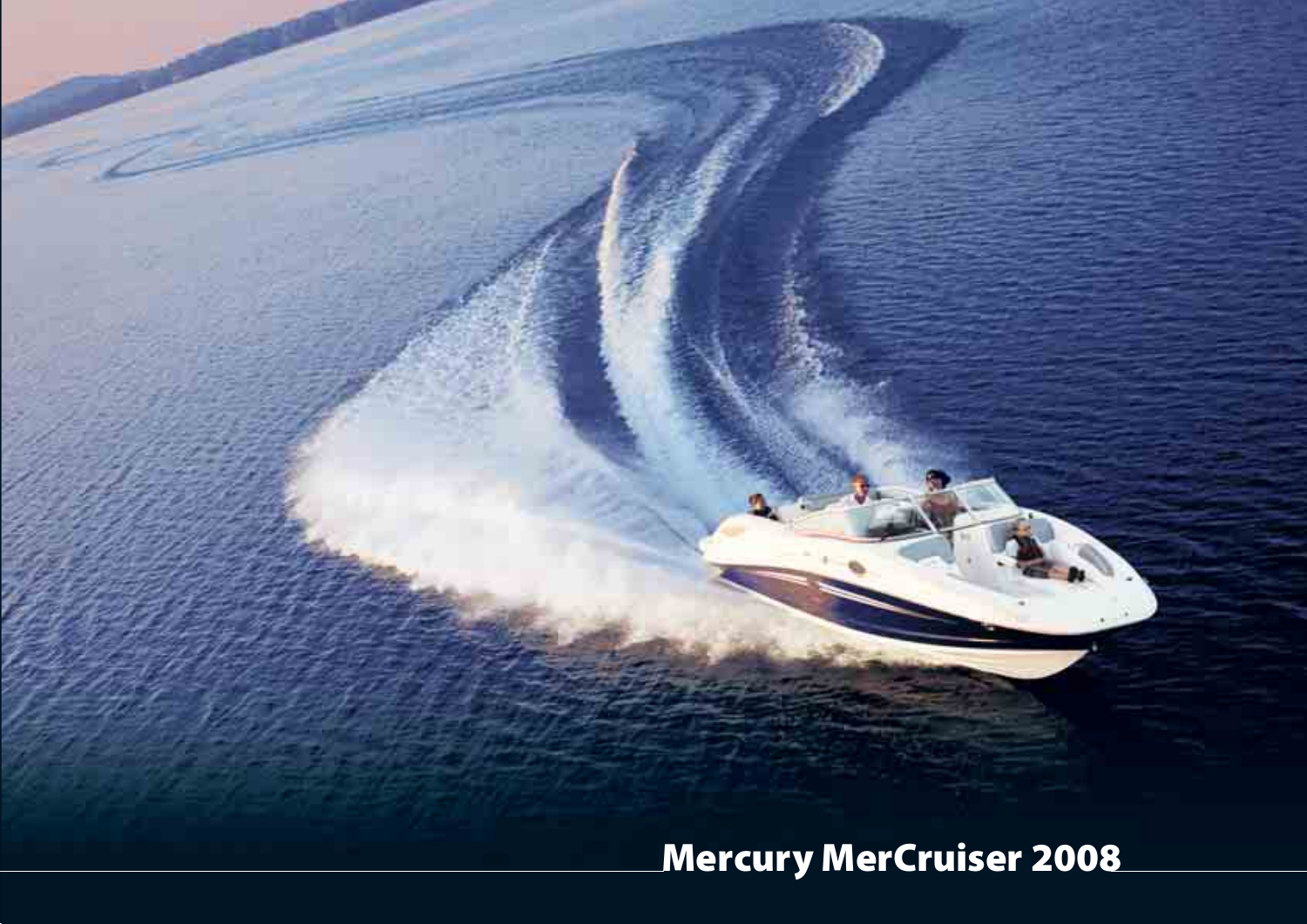

## **yes,** but does it have a **MerCruiser**®?

**Ok, you've found the perfect boat. You're eager to get it out on the water and start enjoying it right away. But there's one really important question before you buy it: "Does it have a MerCruiser ?"**

You see, the propulsion system is the heart of your boat; Why put all the effort into finding just the right boat without being sure you have the right power ? And the right power is MerCruiser.

Look inside this brochure and discover our wide variety of drives, engines and options that allow us to create a propulsion system that seamlessly integrates with your boat.

For the ultimate in reliability, performance and ease of ownership, there's only one choice – MerCruiser.



 2 3 **J.D. Power Award 2006 & 2007** Mercury MerCruiser "Highest In Customer Satisfaction With Sterndrive Engines"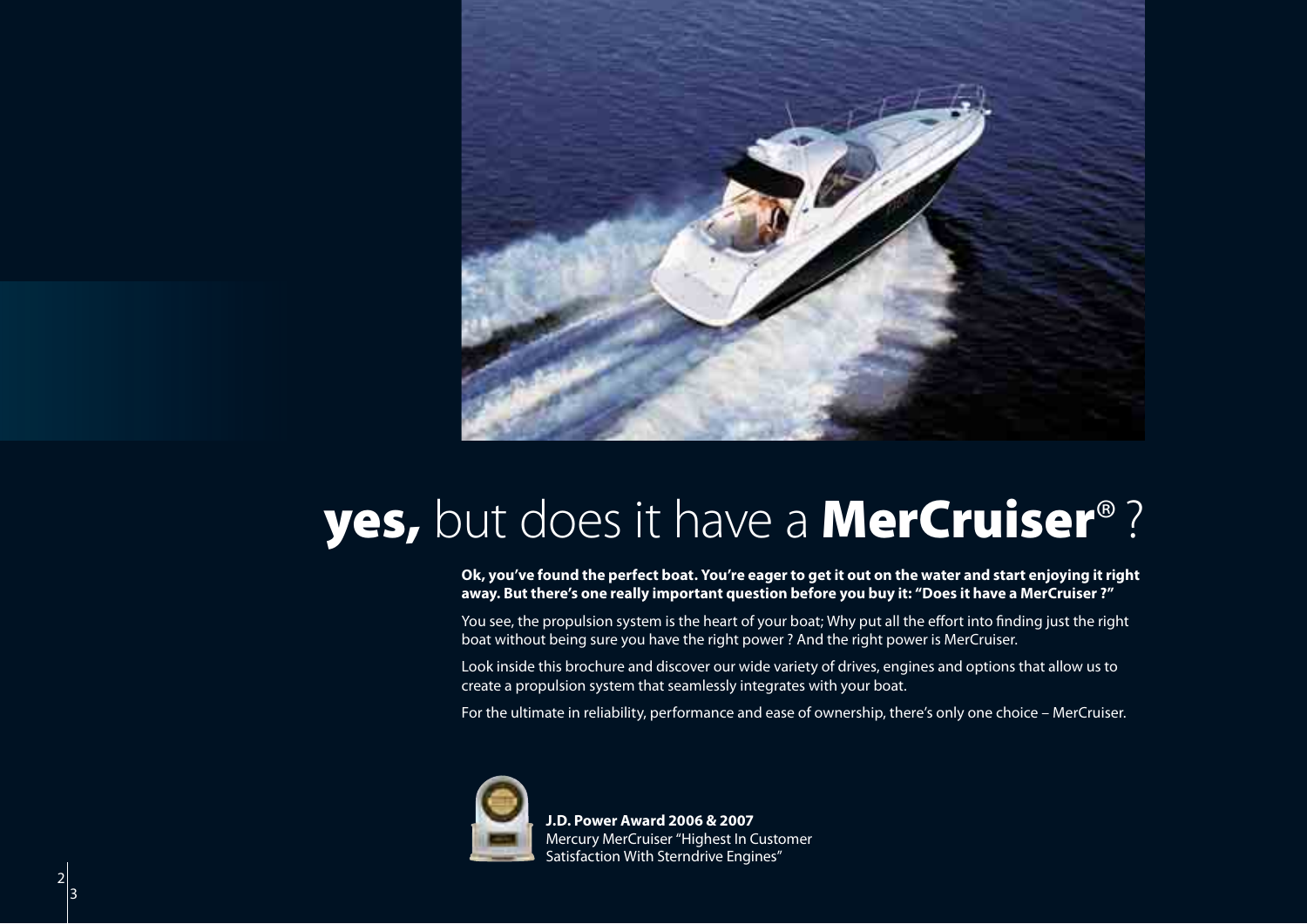

# an **Evolutionary** Sterndrive System

### **All New Engine and Sterndrive System**

- Enables boat layouts impossible with other types of propulsion
- Class leading driving experience with ultra-low noise and vibration
- Improved access to the water for swimming and water sports
- Engine mounting angle is 50 degrees from vertical
- This is the first sterndrive configuration to adopt this height-reducing design
- Allows Vazer to fit neatly beneath the rear seat or casting deck of smaller boats
- The engine is coupled to a sterndrive unit that is approximately 10 cm (4") shorter than current drives

### **See what tomorrow looks like... Now.**

What would happen if tomorrow boat manufacturers had the opportunity to take their boat designs…



**FROM THIS... TO THIS ?**

### **Engine Specifications**

#### 1.6L (98 CID) GM based engine 100 HP (74.7 kW) @ 6,000 RPM Sturdy cast iron block, aluminium cylinder head Compact, scroll design composite intake manifold system; reduces

noise, improves power

Single Overhead Cam (SOHC)

No valve adjustments for the life of the engine

Multi-port electronic fuel injection

Crisp performance and turnkey start

#### ECM 555

Closed-cooled block, cylinder head and exhaust system with long life. 5-year coolant for corrosion resistance and low maintenance

Transluscent coolant reservoir for quick level check

Self-draining seawater cooling passages

| Transluscent power steering fluid reservoir                                                                 |
|-------------------------------------------------------------------------------------------------------------|
| 65A alternator with automatic self-tensioning belt                                                          |
| Engine Guardian <sup>™</sup> - Intelligent engine protection system                                         |
| SmartCraft <sup>®</sup> compatible                                                                          |
| MerCruiser easy engine oil removal system and quick-connect<br>freshwater flush port for simple maintenance |
| Design protected for 3-way exhaust catalyst system                                                          |
| Remote spin-on oil filter                                                                                   |
| Heater connection points                                                                                    |
| 100/300 hour service intervals                                                                              |

### **Drive Features and Specifications**

- Engine mounts on outer transom assembly for more consistent alignment
- Full 60 degrees of steering radius for excellent manoeuverability
- Full-size 4.75" (12 cm) Alpha gearcase handles propellers up to 16" (41 cm) in diameter
- 2.6:1 or optional 2.8:1 gear ratios for strong acceleration and broad propeller selection

### **POWER. CONFIDENCE. FREEDOM.**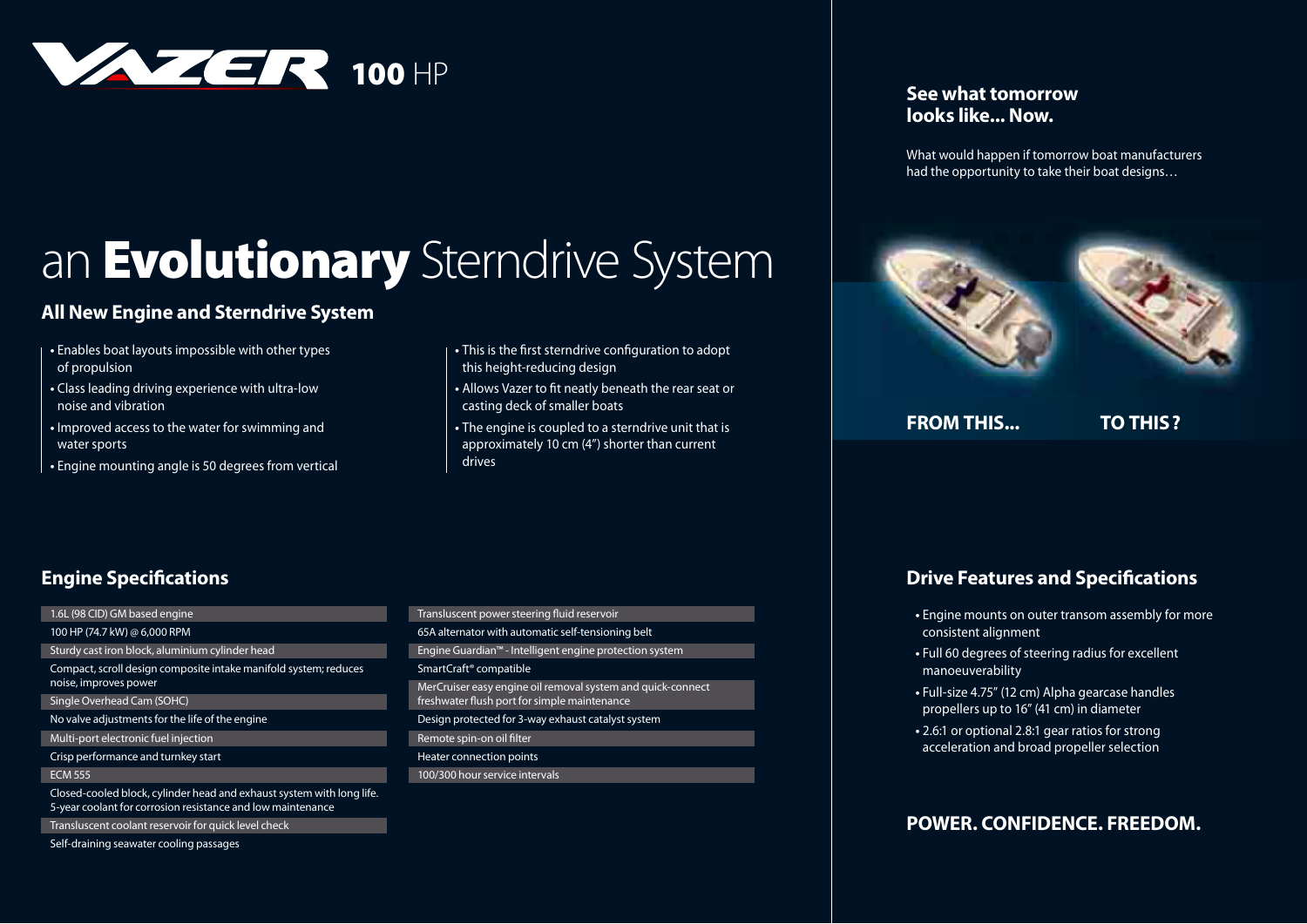## *STERNDRIVES* **135** HP – **425** HP

# meeting your **specific** needs

Every boater has unique requirements, which is why MerCruiser offers petrol sterndrives to meet **almost every application from fi shing, to cruising, to racing.**

Every new petrol multi-port fuel injected (MPI) sterndrive comes complete with our performance-enhancing SmartCraft® technology which monitors and fine-tunes your engine for maximum efficiency thanks to features such as multi-port fuel injection and Engine Guardian™. The result is a powerful combination of protection and performance.



#### **TURN-KEY STARTING (TKS) SYSTEM FOR CARBURETTOR ENGINES**

MerCruiser developed the new TKS System, which utilizes a redesigned carburettor with an automatic fuel-enrichment system instead of a traditional choke. TKS produces instant, effortless starts at the turn of a key – even in cold weather. Turn-key starting is now standard on all carburetted sterndrive and inboard engines.

#### **ALPHA WATER DRAIN SYSTEM**

This water drain system is easy to access and operate. It's available on all SmartCraft MPI models coupled to the Alpha® drive.

#### **EASY-ACCESS DRIVE LUBE MONITOR**

Easily accessed on all petrol sterndrive engines, the drive lubricant can be checked and refilled from inside the boat. Drive lube level is also electronically monitored through Engine Guardian or Audio Warning System.

#### **EASY OIL DRAIN SYSTEMS**

 4 5

Changing your boat's engine oil has never been easier or faster. Our easy oil drain system is standard on all petrol sterndrive models.

#### **POWER TRIM XD**

Couples precise trim position with drive protection to cushion the drive unit during impact. A hydraulic memory system returns the drive to the previous trim position so you maintain steering control.

#### **AUDIO WARNING SYSTEM**

Our Audio Warning System warns you of low oil pressure, high engine temperature, excessive transmission temperatures (inboards), and low drive lubricant (sterndrives). Standard on all petrol models.

#### **FLUIDLY SMOOTH. DIGITALLY PRECISE**

Simply put, the Digital Throttle & Shift (DTS) System brings digital precision to the shifting process by totally eliminating traditional cables. Utilizing the power of our PCM 555 controller with a special purpose-built shift solenoid and electronic throttle body, DTS provides an uncommonly smooth, precise shifting feel with responsive throttle control – all with minimal effort. The system is now available on nine additional models in the MerCruiser line up, extending the options on Bravo sterndrive models from the 5.0 MPI to the 496 MAG HO and the 350 MAG and 8.1S HO inboards.







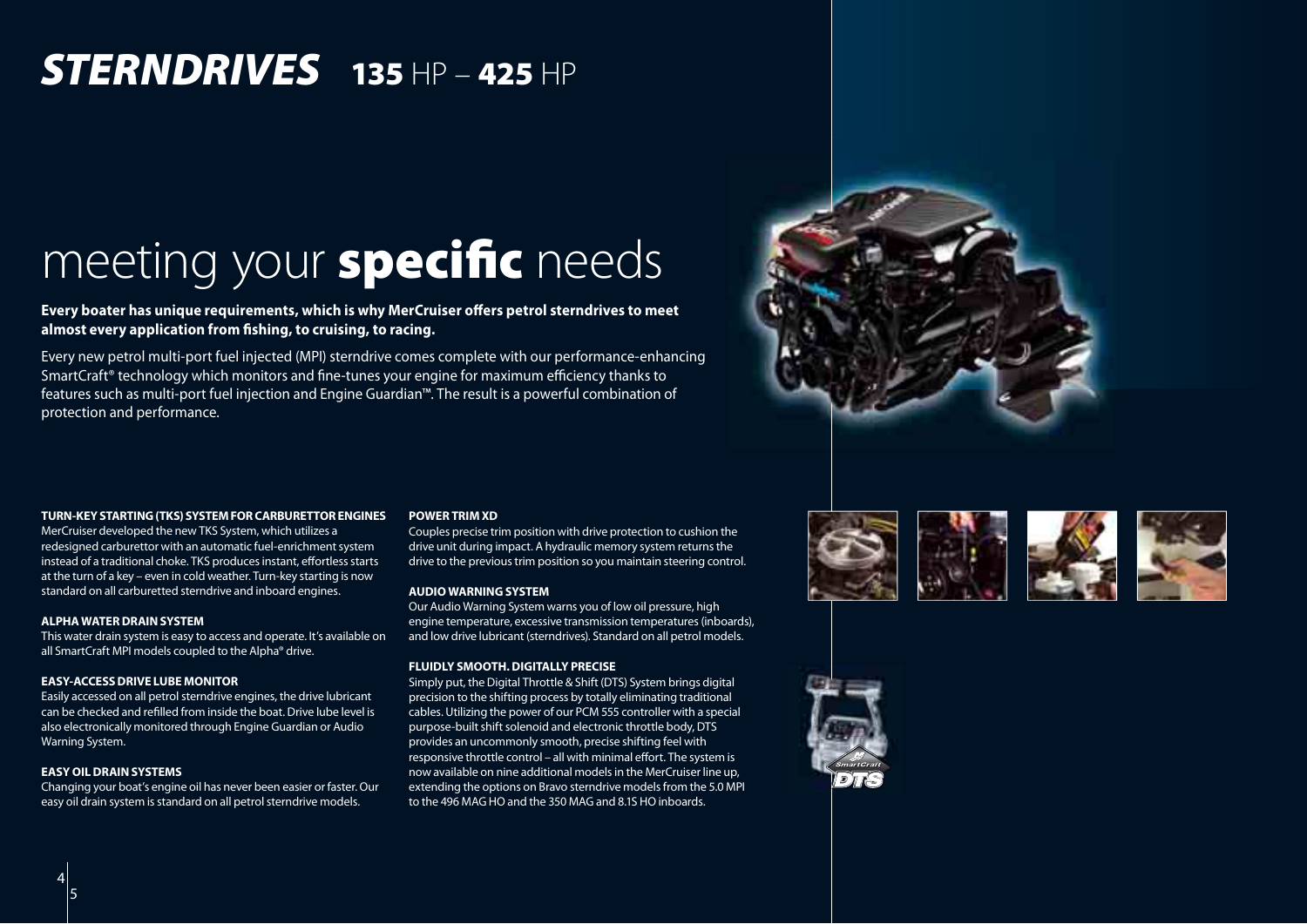## *Mercury Racing STERNDRIVES* **600** SCi – **662** SCi EU approved

# we're **driven** to **win** !

Mercury Racing continues to develop new MerCruiser sterndrive engines to meet the needs of performance boaters worldwide. Our latest additions include the 600 SCi and the brand new EU662 SCi.

The 600 SCi was the first Mercury Racing sterndrive engine package certified for sale in the European Union.

The all-new EU662 SCi features Mercury Racing's revolutionary NXT' transmission and drive. This engine has been exclusively developed for sale in all countries that fall under the European Recreational Craft Directive.



### **Specifications**

Horsepower: 600 (447 kW) – 662 (494 kW) Full throttle RPM Range: 4800 - 5200 Displacement: 8.2 (502 CID) Bore (in/mm):4.47/113 Stroke (in/mm): 4.00/102 Compression ratio: 7.5:1 Cylinders : V-8 Ignition Type: PCM 07 Distributorless Fuel System: Sequential Fuel Injection

Transmission: Mercury Racing Dry-Sump

Drive unit 600 SCi: Bravo One XR, Bravo One XR Sport Master , NXT<sup>1</sup> or NXT1 SSM Drive Drive unit EU662 SCi: NXT<sup>1</sup> or NXT<sup>1</sup> SSM Drive Length (in/mm) 600 & 662 SCi: 35.7/907 Width (in/mm) 600 & 662 SCi: 33/838 Height (in/mm) 600 SCi: 27.2/691 Height (in/mm) 662 SCi: 27.9/709 Weight (lbs/kg) 600 SCi: 1267/575 Weight (lbs/kg) 662 SCi: 1548/702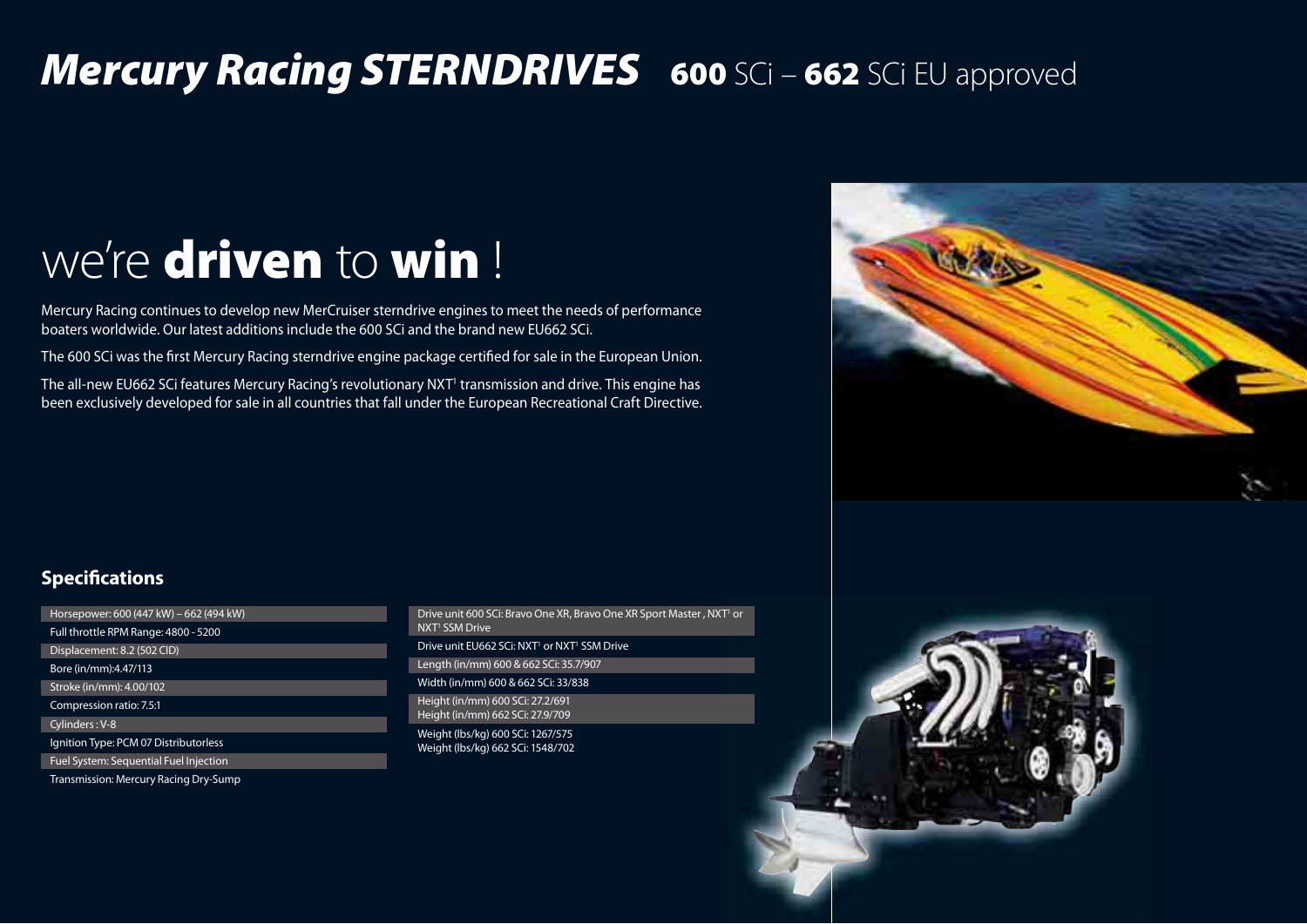## *MerCruiser Drives*

# handle the **biggest** boats with **authority**

Boaters are always looking for more power, more options, more durability which is why MerCruiser produces the biggest range of drives in the business. We cover every application imaginable and whether you choose Alpha or Bravo drives with their smooth, quiet shifting or the durable Bravo X Series, you're assured of peak performance and maximum durability.



### **ALPHA ONE**

The Alpha® drive delivers reliable performance in a value package. Reliability: Spiral-cut steel bevel gears for quiet operation and extended durability + XK-360 lowcopper aluminium alloy for corrosion resistance. Performance: 3, 4 or 5 blade propellers available for pulling power or top-speed applications. Easy ownership: Permalube® U-joints eliminate the need for periodic lubrication.



#### **BRAVO ONE**

The Bravo ONE® drive delivers superior performance with best-inclass shifting. Reliability: precision-shimmed forged steel gears for smooth quiet operation and durability. Performance: trim-limit switch sets drive angle for maximum performance every time. Easy ownership: greaseable Drive Coupler allows for service without removing the drive unit.



The Bravo TWO drive delivers high thrust around the dock, early planing and improved fuel economy.

Reliability: tri-paint system for a tough, durable corrosion-resistant barrier.

Performance: large Bravo Two 20 inch propellers provide maximum lift and thrust for large boats. Easy ownership: maintenance-free hinge pins allow for service without pulling the boat from the water.



## **BRAVO THREE**

The Bravo Three drive is the leader in twin, counter-rotating propeller sterndrives, designed for rail-like stability through turns as well as faster acceleration. Reliability: largest available propshaft offered with twin-prop design.

Performance: Bravo Three twin props and large rudder area allow for better handling with singleengine boats.

Easy ownership: greaseable Gimbal Bearing allows for service without removing the drive unit.

### **BRAVO X**

Designed specially for big block 8.1-litre high-output engines, this is a super strength drive with high performance attributes.

### **BRAVO XR**

Direct from the Factory Class winners' circle and available for your boat, the XR Drives are all about performance and being first to the chequered flag.

**See your dealer about selecting the right propeller from Quicksilver's**  wide offering



 6 7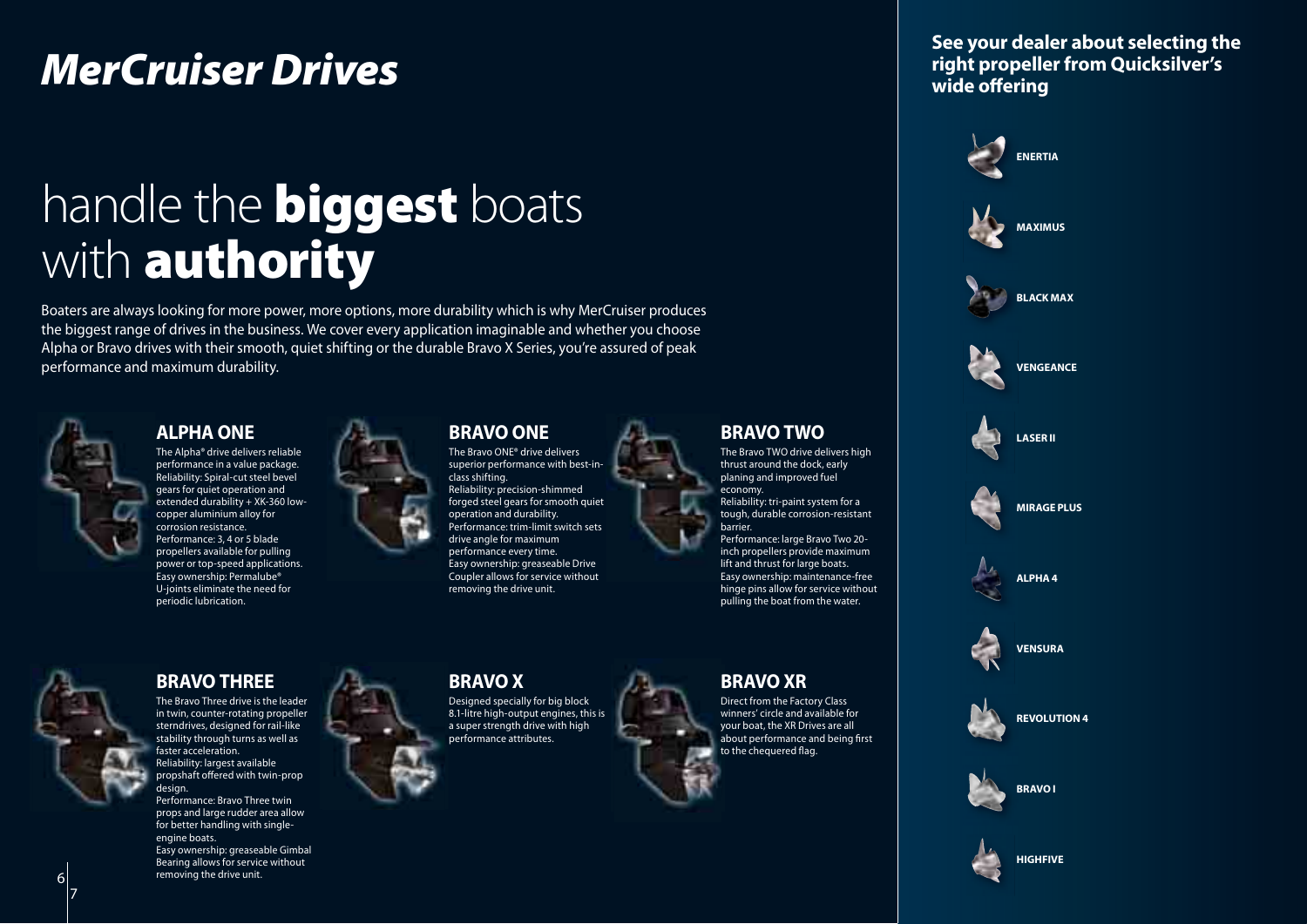

## the **ultimate** saltwater system, unmatched corrosion protection, unequalled **performance**

Saltwater can take its toll on marine propulsion systems. That is why the Seacore™ System from MerCruiser offers more than just improved corrosion resistance. It's as close as a marine propulsion system can come to being corrosion-proof.

The heart of the corrosion-resistant strength of the SeaCore System is the hardcoat anodizing of the drive alloy. This process actually changes the molecular structure of the XK-360 aluminium alloy, creating a shield against the ravages of galvanic corrosion. Hardcoat anodizing is also more abrasion resistant than casehardened steel, but if the drive is scratched, the anodizing slows the destructive growth of corrosion through the drive surface.

The SeaCore System also provides corrosion protection for the engine with standard features like closedcooling and a stainless steel package.

### **Corrosion protection features**

| Industrial hardcoat anodized XK-360 aluminium alloy |  |
|-----------------------------------------------------|--|
| <b>MerCathode</b>                                   |  |
| SeaCore stainless steel package                     |  |
| Closed-cooling system                               |  |
| Dry-joint exhaust system                            |  |
| Ceramic-coated or stainless steel exhaust elbows    |  |
| Freshwater Flushing                                 |  |

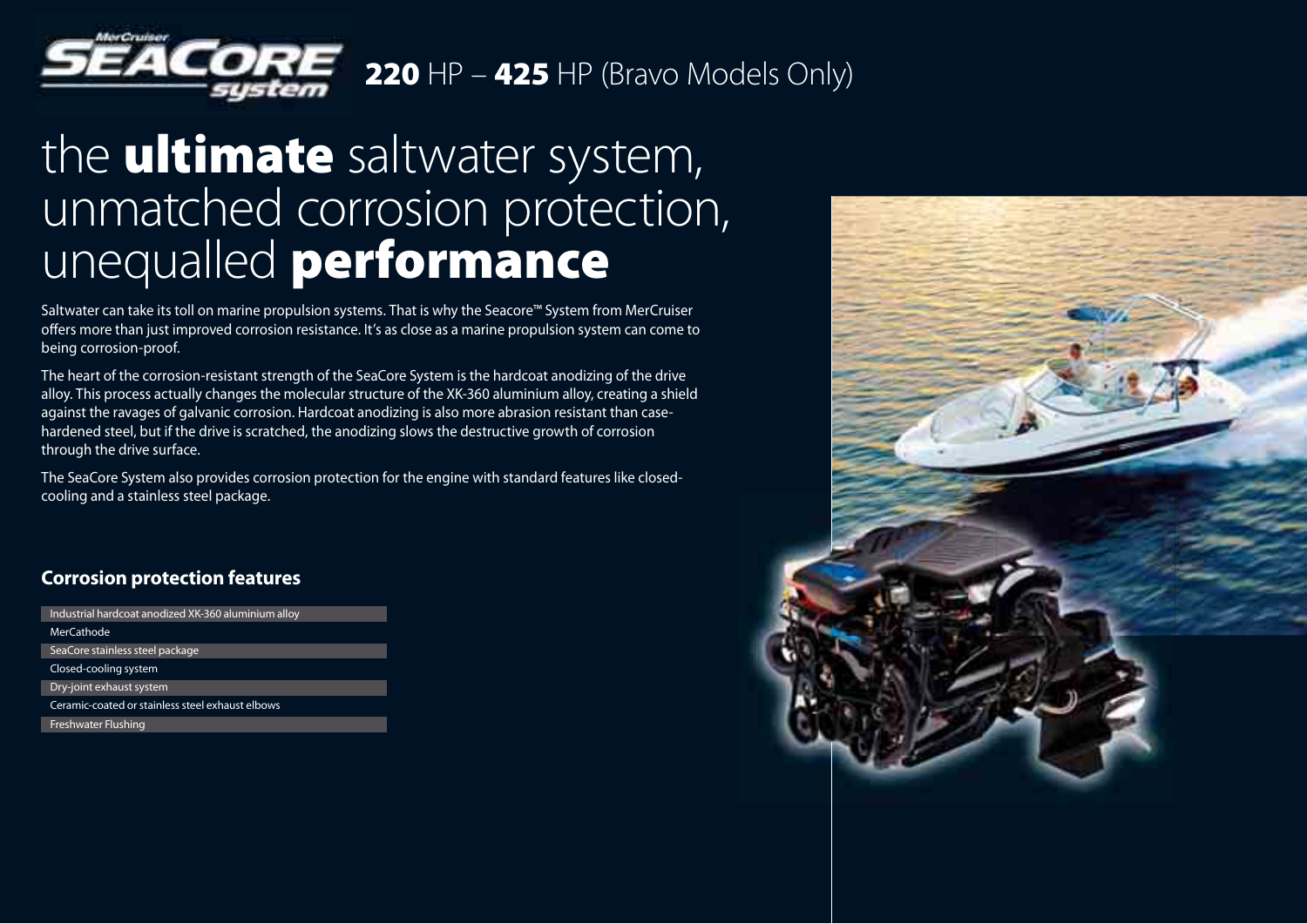## *INBOARDS* **300** HP – **420** HP

## a **powerful** combination of **protection** and performance

**The MerCruiser reputation for unsurpassed performance and reliability extends to our inboards which feature virtually maintenance-free Horizon™ engine technology plus 3 years of factory-backed product protection and a 3 year extended maintenance cycle.**

But that's only the beginning of the good news. We offer inboards for a wide range of applications in power outputs ranging from 300 to 420 hp. And now all MPI inboard models come complete with SmartCraft technology which monitors and fine-tunes your engine for peak efficiency and performance through features such as our multi-port fuel injection system, Engine Guardian and more. A powerful combination of protection and performance.

#### **AIR-ACTUATED SINGLE-POINT WATER DRAIN**

A hand-operated air pump drains the raw-water cooling circuit through two easily accessible valves located low on the engine. Standard or optional, depending on specific model.

#### **ENGINE GUARDIAN**

A standard feature on all MerCruiser MPI engines with SmartCraft technology, Engine Guardian works with the Audio Warning System to monitor and protect against engine, drive or transmission damage if monitored temperatures or pressures vary from the normal range.

#### **MULTI-PORT FUEL INJECTION SYSTEM**

The MPI system injects fuel into an intake port adjacent to each cylinder. This results in a precisely tuned and efficient engine offering exceptional acceleration, throttle response and dependable turnkey starting.

#### **8.1S INBOARD ELECTRIC SHIFT TRANSMISSION**

All inboard engines equipped with SmartCraft DTS feature the new electric shift transmission. The system delivers reliable shifts and exceptional durability via solenoid-controlled hydraulics to shift gears and pressure sensors that monitor clutch-pack performance for Transmission Guardian.

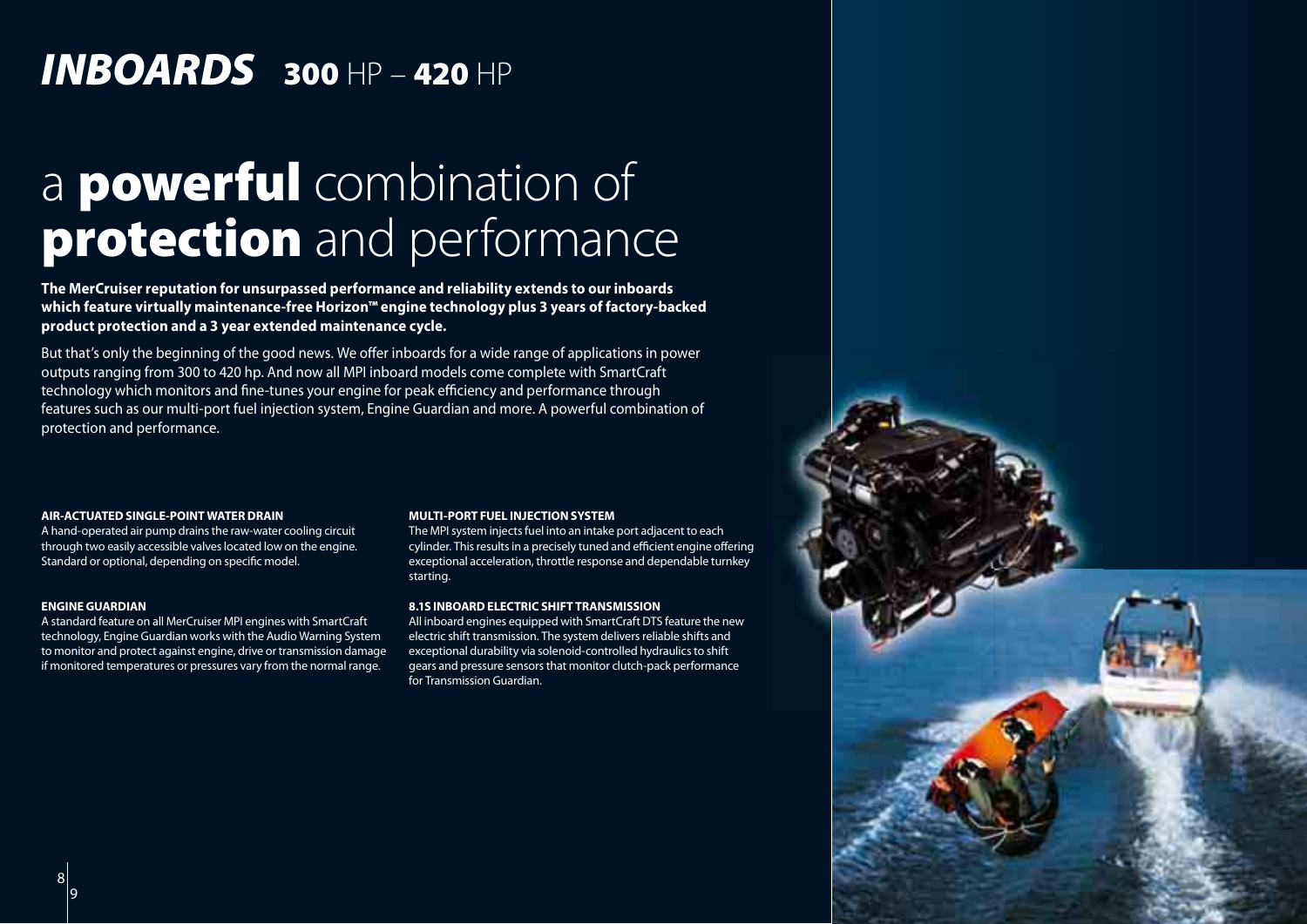## *TOW SPORTS INBOARDS* **315** HP – **340** HP

# a **scorpion** stings, everything else bites

Designed and built with one purpose: to deliver the most efficient pulling power with the right **amount of torque just when you need it – that's Black Scorpion.**

Black Scorpion is also smart. Fully compatible with SmartCraft technology to give you full control at the helm and over the water, we've got you covered with features like Engine Guardian for system monitoring and protection.

See www.black-scorpion.com to be stung.

#### **Features**

90mm throttle body for higher torque output and throttle response

Tunnel ram intake manifold like those found on dragsters for more power and thrust

Custom-calibrated so you don't have to modify it

Lower profile and centre of gravity

Simple maintenance features such as Easy Water and Oil Drain

MX 6.2 Black Scorpion comes with long-stroke 4340 forged-steel crankshaft

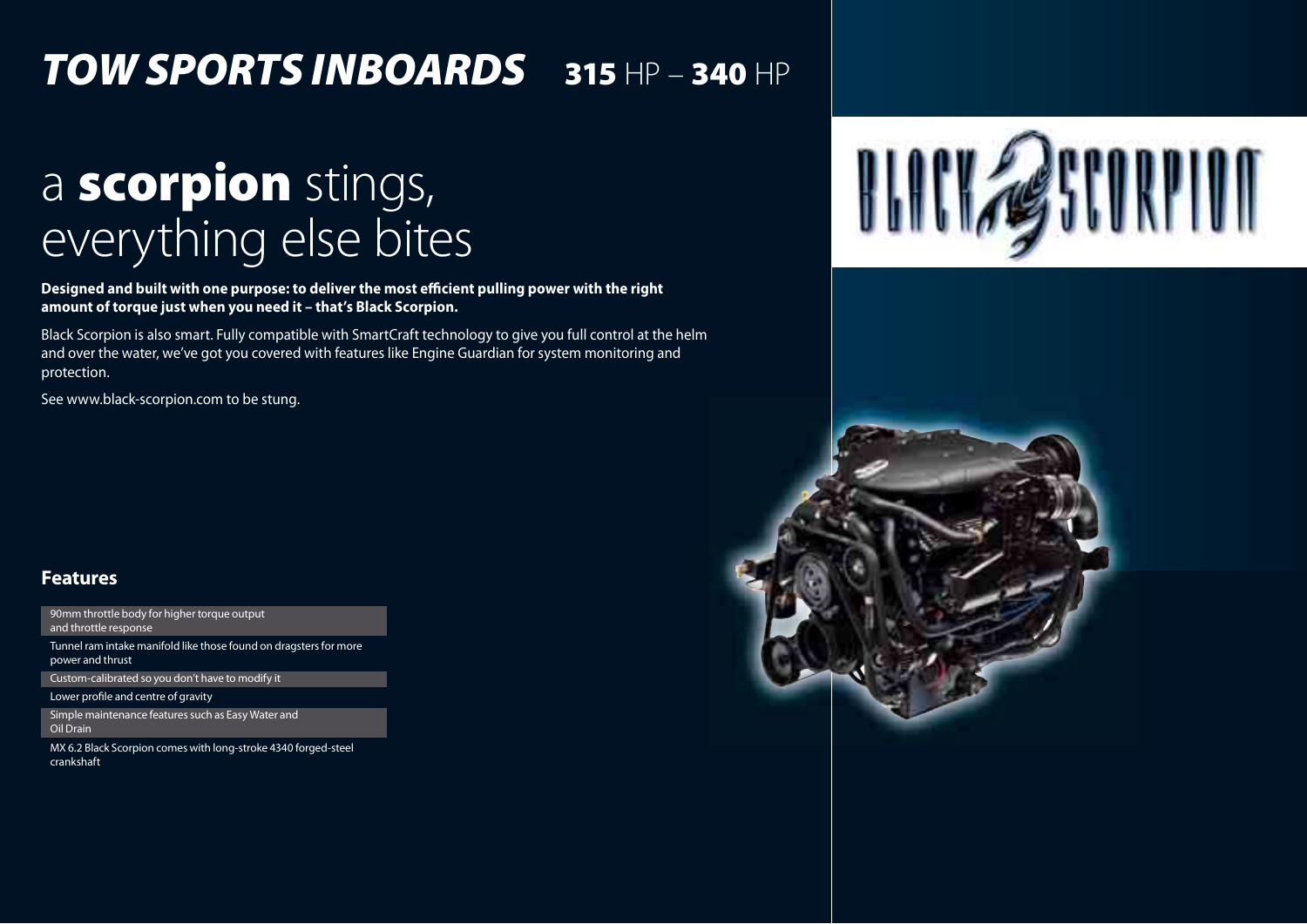

## a **certifyible** better boat

When you see the Installation Quality Certification symbol on a new MerCruiser-powered boat, you can be assured it comes with:

• a three-year Mercury MerCruiser limited warranty

• a commitment from Mercury MerCruiser and the boat manufacturer to delivering high-quality products.

The Installation Quality Certification Program was developed to recognize MerCruiser Boatbuilder customers who have achieved higher manufacturing standards. It is the first and only comprehensive manufacturer-installation certification program in the industry.

Certification applies leading-edge methodologies to create:

- Efficiencies and best practices specific to engine installation
- World-class assembly and component specifications
- Efficient installation processes
- Industry standard end-of-line test procedures

Boat manufacturers that successfully complete the rigorous programme earn Installation Quality System Certified Manufacturer status and receive an additional year of Mercury limited factory warranty coverage on their MerCruiser-powered boats that are registered on and after their certification date for all worldwide registrations.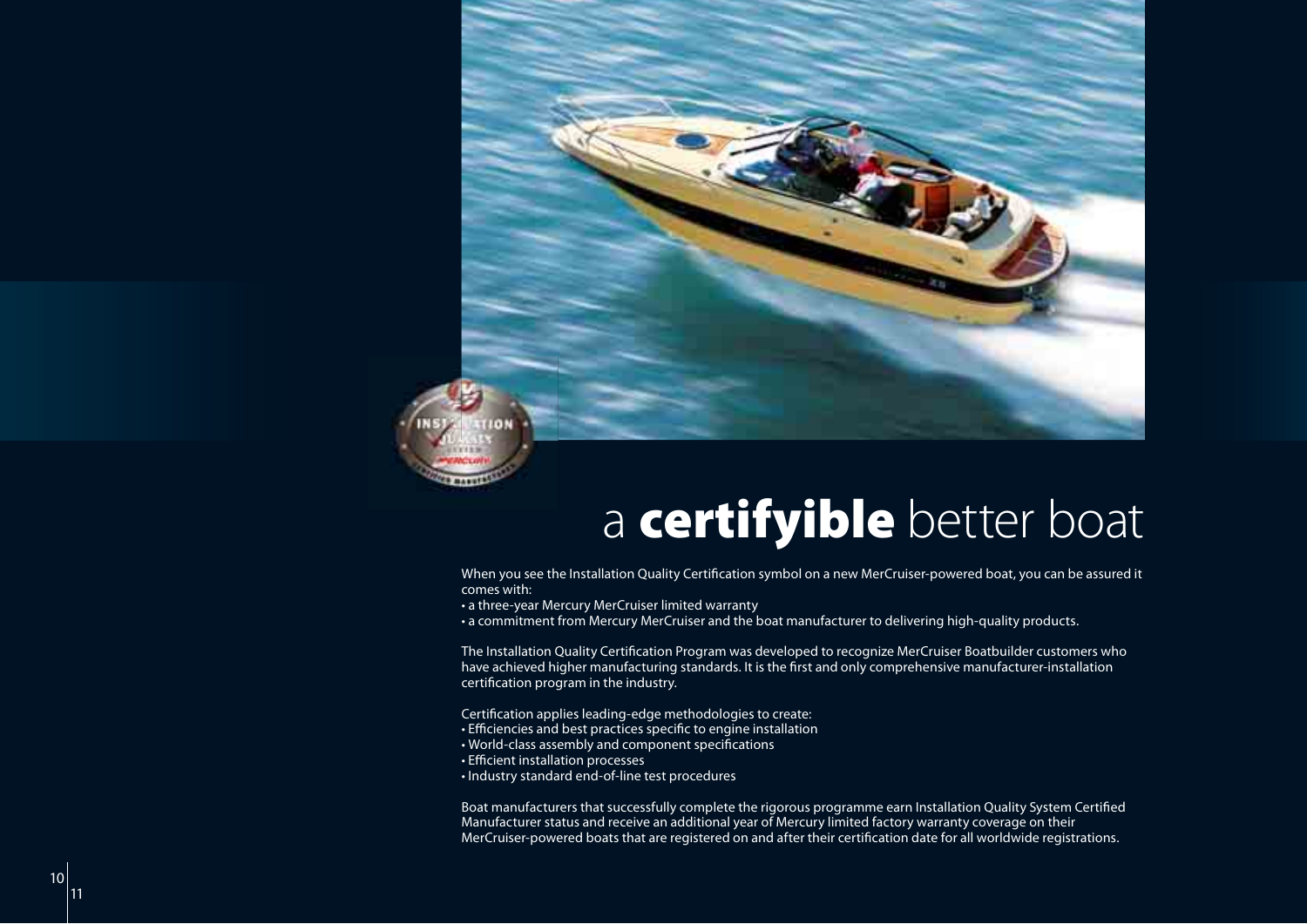## *PETROL ENGINE SPECIFICATIONS*

|                                      |                   |                              | <b>RPM</b>    | <b>Displacement</b> |                  |                    | <b>Digital Throttle &amp;</b> | Closed-<br>Cooling | <b>Water Drain System*</b> |                          |                                                                     | <b>Total</b>             |
|--------------------------------------|-------------------|------------------------------|---------------|---------------------|------------------|--------------------|-------------------------------|--------------------|----------------------------|--------------------------|---------------------------------------------------------------------|--------------------------|
|                                      | <b>SmartCraft</b> | Horsepower                   | Range         | Liter/CID           | <b>Cylinders</b> | <b>Fuel System</b> | <b>Shift Option</b>           |                    | <b>Alpha</b>               | Bravo/<br><b>Inboard</b> | <b>Drive Options</b>                                                | Weight<br>(kg)           |
| <b>VAZER</b>                         |                   |                              |               |                     |                  |                    |                               |                    |                            |                          |                                                                     |                          |
| 100                                  | Yes               | 100 hp<br>(74.7 kW)          | $5600 - 6000$ | 1.6/98              | Inline-4         | <b>MPI</b>         | <b>No</b>                     | Standard           | N/A                        | N/A                      | Vazer                                                               | 260                      |
| <b>STERNDRIVES</b>                   |                   |                              |               |                     |                  |                    |                               |                    |                            |                          |                                                                     |                          |
| 496 MAG High<br>Output (HO)          | Yes               | 425 hp<br>$(317 \text{ kW})$ | $4600 - 5000$ | 8.1/496             | $V-8$            | <b>MPI</b>         | Yes                           | Standard           | N/A                        | Standard                 | Bravo One X, XR<br>Bravo Two X<br>Bravo Three X, XR                 | 544<br>551<br>556        |
| <b>496 MAG</b>                       | Yes               | 375 hp<br>(280 kW)           | 4400 - 4800   | 8.1/496             | $V-8$            | <b>MPI</b>         | Yes                           | Standard           | N/A                        | Standard                 | Bravo One, XR<br>Bravo Two<br>Bravo Three, XR                       | 544<br>553<br>557        |
| <b>MX6.2 MPI</b>                     | Yes               | $320$ hp<br>(239 kW)         | 4800 - 5200   | 6.2/377             | $V-8$            | <b>MPI</b>         | Yes                           | Kit                | N/A                        | Optional                 | <b>Bravo One</b><br><b>Bravo Two</b><br><b>Bravo Three</b>          | 451<br>459<br>463        |
| 350 MAG MPI                          | Yes               | 300 hp<br>(224 kW)           | 4800 - 5200   | 5.7/350             | $V-8$            | <b>MPI</b>         | Yes                           | Standard           | N/A                        | Standard                 | <b>Bravo One</b><br><b>Bravo Two</b><br><b>Bravo Three</b>          | 475<br>482<br>486        |
| <b>5.0 MPI</b>                       | Yes               | 260 hp<br>$(194 \text{ kW})$ | 4600 - 5000   | 5.0/305             | $V-8$            | <b>MPI</b>         | Yes                           | Optional<br>or Kit | Standard                   | Optional                 | Alpha<br><b>Bravo One</b><br><b>Bravo Two</b><br><b>Bravo Three</b> | 433<br>451<br>459<br>463 |
| <b>4.3 MPI</b>                       | Yes               | 220 hp<br>$(164 \text{ kW})$ | 4400 - 4800   | 4.3/262             | $V-6$            | <b>MPI</b>         | <b>No</b>                     | Optional<br>or Kit | Standard                   | Optional                 | Alpha<br><b>Bravo Two</b><br><b>Bravo Three</b>                     | 393<br>414<br>419        |
| 4.3L                                 | No                | 190 hp<br>$(142$ kW)         | 4400 - 4800   | 4.3/262             | $V-6$            | <b>TKS Carb</b>    | <b>No</b>                     | Optional<br>or Kit | N/A                        | N/A                      | Alpha<br><b>Bravo Two</b><br><b>Bravo Three</b>                     | 385<br>405<br>410        |
| 3.0 <sub>L</sub>                     | No                | 135 hp<br>$(101$ kW)         | 4400 - 4800   | 3.0/181             | Inline-4         | <b>TKS Carb</b>    | <b>No</b>                     | Optional<br>or Kit | Standard                   | N/A                      | Alpha                                                               | 288                      |
| <b>INBOARDS</b>                      |                   |                              |               |                     |                  |                    |                               |                    |                            |                          |                                                                     |                          |
| 8.1S High Output (HO)                | Yes               | 420 hp (313 kW)              | 4400 - 4800   | 8.1/496             | $V-8$            | <b>MPI</b>         | Yes                           | Standard           | N/A                        | Standard                 | N/A                                                                 | 513                      |
| 8.1S Horizon                         | Yes               | 370 hp (276 kW)              | 4200 - 4600   | 8.1/496             | $V-8$            | <b>MPI</b>         | Yes                           | Standard           | N/A                        | Standard                 | N/A                                                                 | 513                      |
| <b>MX6.2 MPI Horizon</b>             | Yes               | 320 hp (239 kW)              | 4600 - 5000   | 6.2/377             | $V-8$            | <b>MPI</b>         | Yes                           | Standard           | N/A                        | Standard                 | N/A                                                                 | 431                      |
| <b>MX6.2 MPI</b>                     | Yes               | 320 hp (239 kW)              | $4600 - 5000$ | 6.2/377             | $V-8$            | <b>MPI</b>         | Yes                           | Optional           | N/A                        | Optional                 | N/A                                                                 | 390                      |
| <b>350 MAG</b><br><b>MPI Horizon</b> | Yes               | 300 hp (224 kW)              | $4600 - 5000$ | 5.7/350             | $V-8$            | <b>MPI</b>         | Yes                           | Standard           | N/A                        | Standard                 | N/A                                                                 | 427                      |
| 350 MAG MPI                          | Yes               | 300 hp (224 kW)              | $4600 - 5000$ | 5.7/350             | $V-8$            | <b>MPI</b>         | Yes                           | Optional           | N/A                        | Optional                 | N/A                                                                 | 390                      |
| <b>TOW SPORTS INBOARDS</b>           |                   |                              |               |                     |                  |                    |                               |                    |                            |                          |                                                                     |                          |
| <b>MX 6.2 Black Scorpion</b>         | Yes               | 340 hp (254 kW)              | 4800 - 5200   | 6.2/377             | $V-8$            | <b>MPI</b>         | No                            | N/A                | N/A                        | N/A                      | N/A                                                                 | 373                      |
| <b>Black Scorpion</b>                | Yes               | 330 hp (246 kW)              | 4800 - 5200   | 5.7/350             | $V-8$            | <b>MPI</b>         | <b>No</b>                     | N/A                | N/A                        | N/A                      | N/A                                                                 | 373                      |
| 350 MAG MPI                          | Yes               | 315 hp (235 kW)              | $4600 - 5000$ | 5.7/350             | $V-8$            | <b>MPI</b>         | No                            | N/A                | N/A                        | N/A                      | N/A                                                                 | 369                      |

#### **General Notes**

• Approximate engine and drive weights. Individual units may vary slightly.<br>• Option availability determined by boat manufacturer within its boat model offerings.

**•** Performance obtained and corrected in accordance with SAE J1228 crankshaft power.

**•** All models and specifi cations are subject to change without notice or without incurring obligations to modify previously manufactured products.

\* MerCruiser off ers a variety of easy water drain strategies depending upon application, design and in some cases by boat model. The Alpha drain systems typically involve turning a handle or removing quick-connect hoses to drain. The Bravo/Inboard water drain systems are also found on most closed-cooled models and are activated by pressurized air. Some OEM customers request these systems be removed.